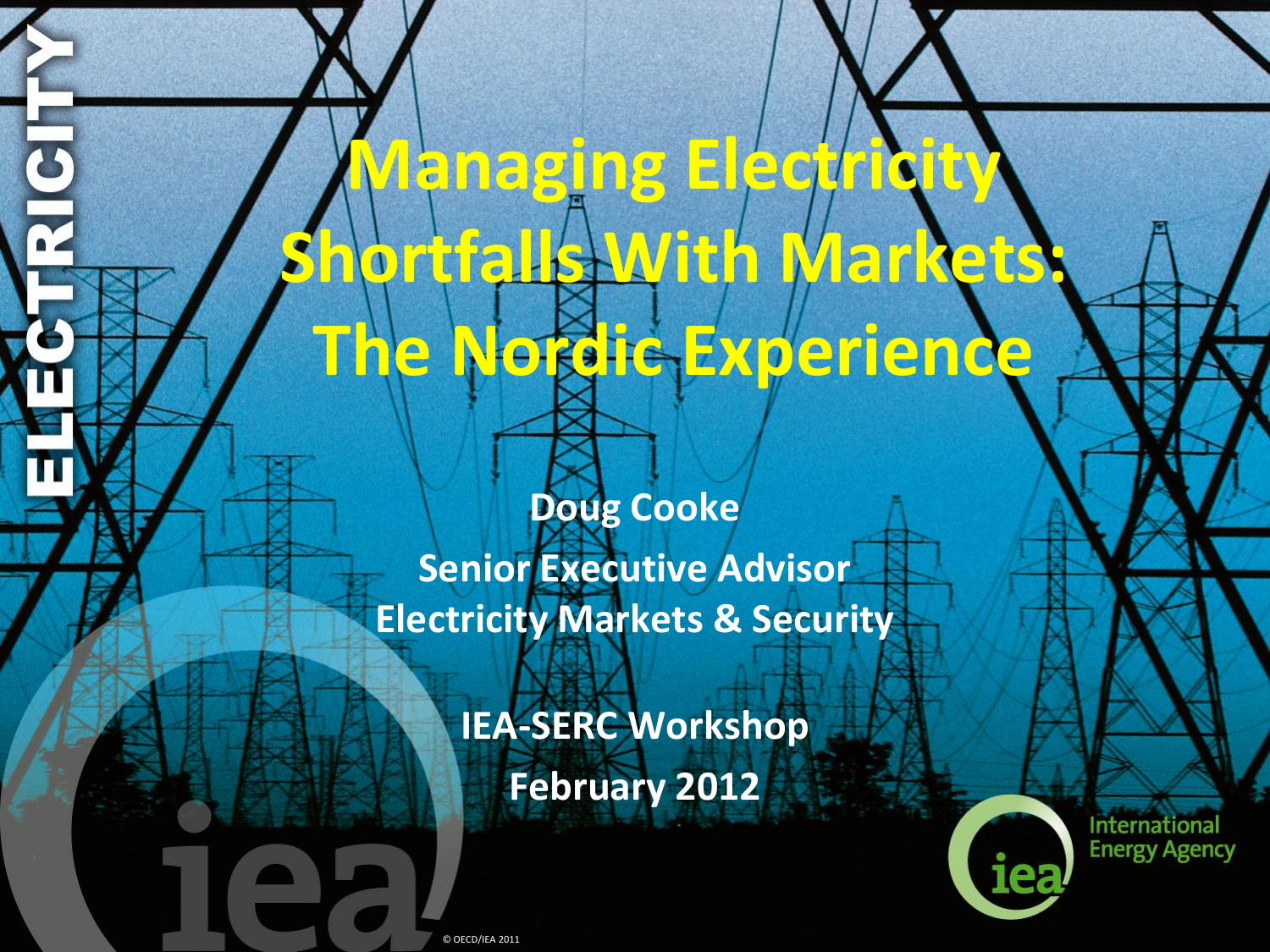

#### **Nordic Electricity Market: An Overview**

#### **Key Features (2010):**

- **Integrates Norway, Sweden, Finland & Denmark**
- **Generating capacity: 97.5 GW**
- **Production: 382 TWh**
- **Consumption: 396 TWh**
- **Peak load: 69.6 TW**
- **Interconnects with Russia, Estonia, Poland, Germany & Netherlands**
- **Net imports: 19.4 TWh**



Source: ENTSO-E 2010 & 2011 Nordic Energy Regulators 2011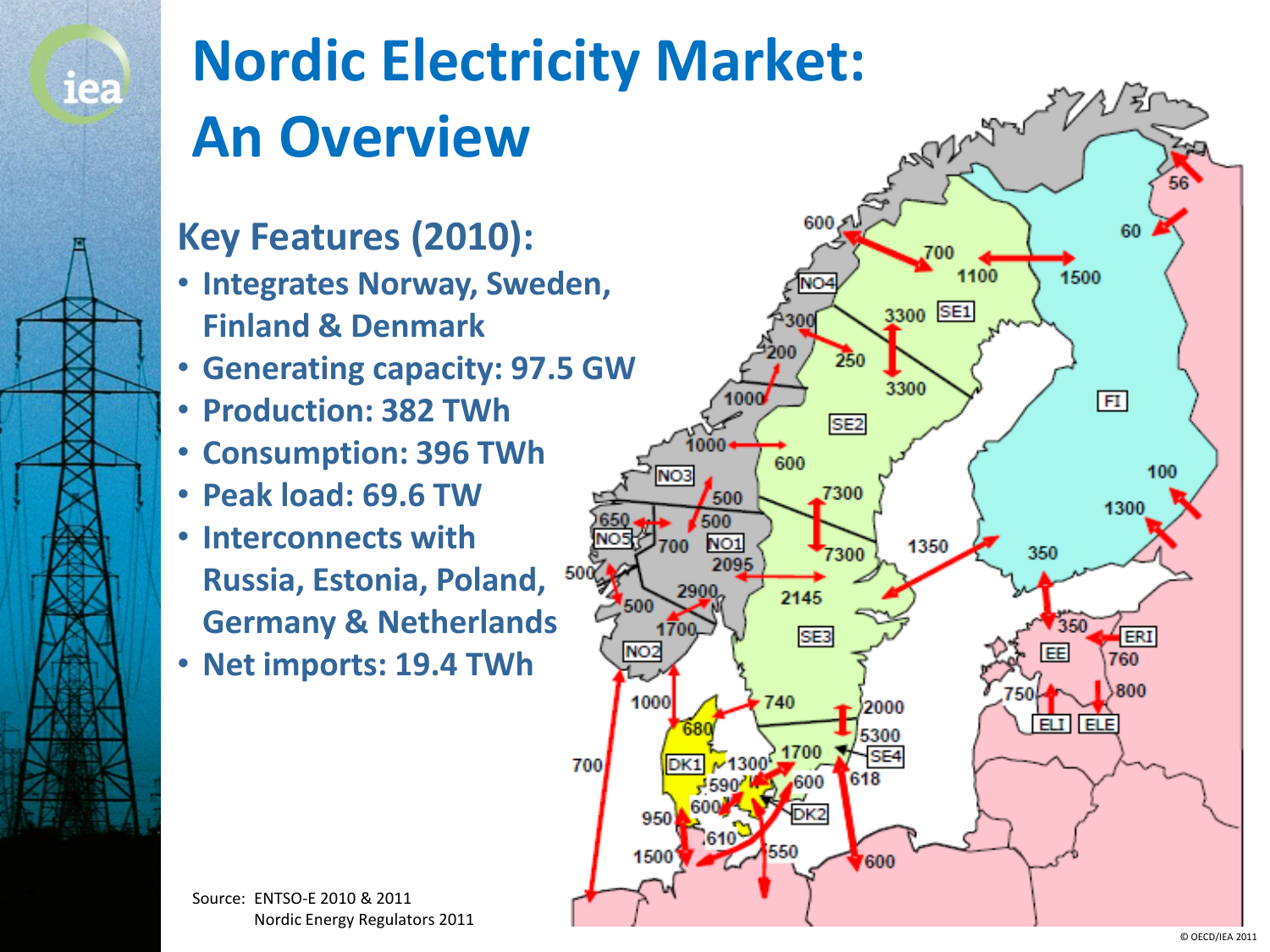

#### **Hydro dominates the Nordic power system**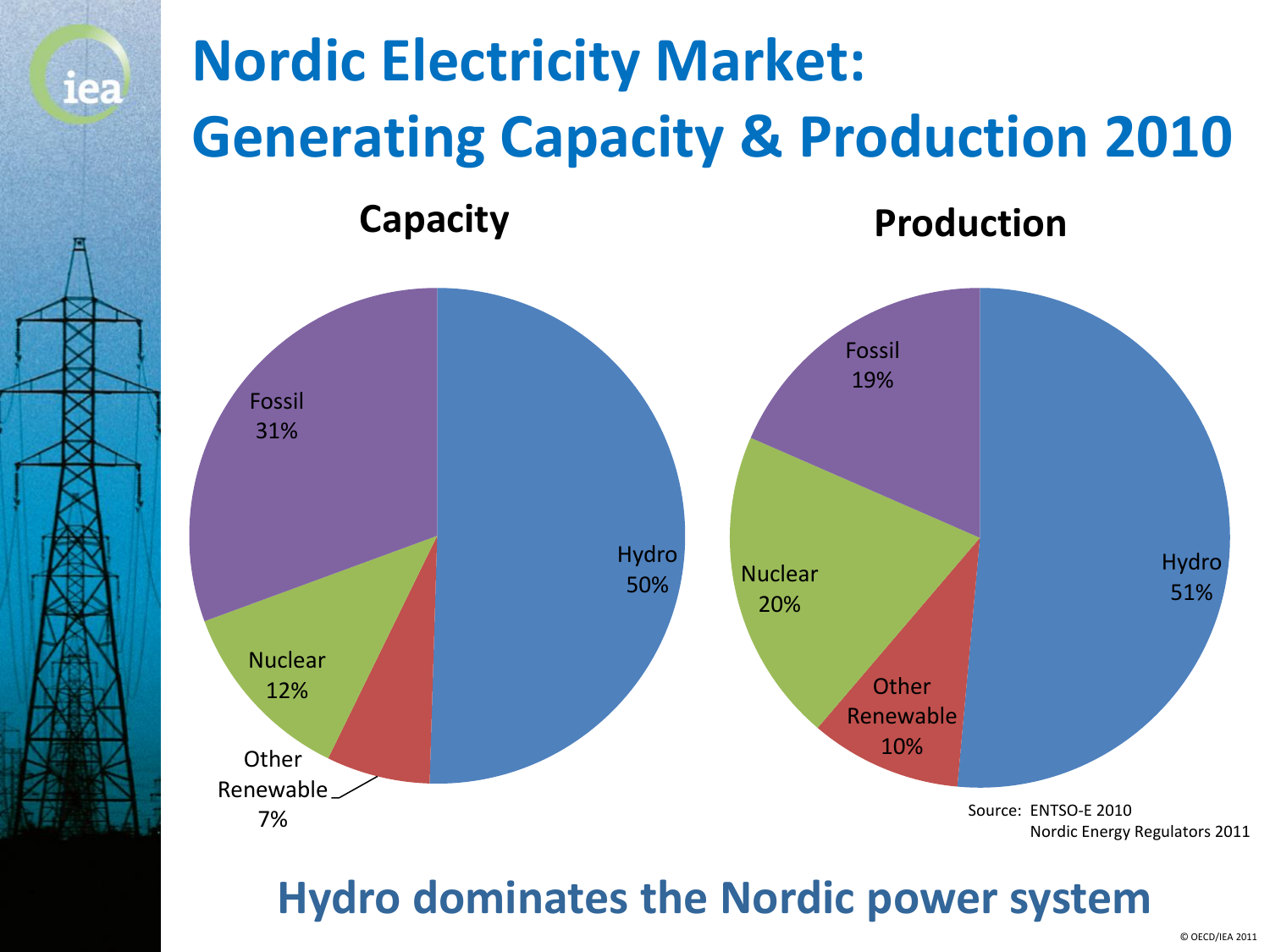

# **Nordic Electricity Market: Wholesale Market Arrangements**

- **Nordpool opened in 1996**
- **Key elements:**
	- **Financial trading &**
	- **Spot market (Elspot)**
	- **Intraday market (Elbas)**
	- **Balancing market**
- **13 pricing zones**
- **Spot market is critical for efficient price formation to establish incentives for timely and efficient market-based responses**



Source: Nordpool Spot 2011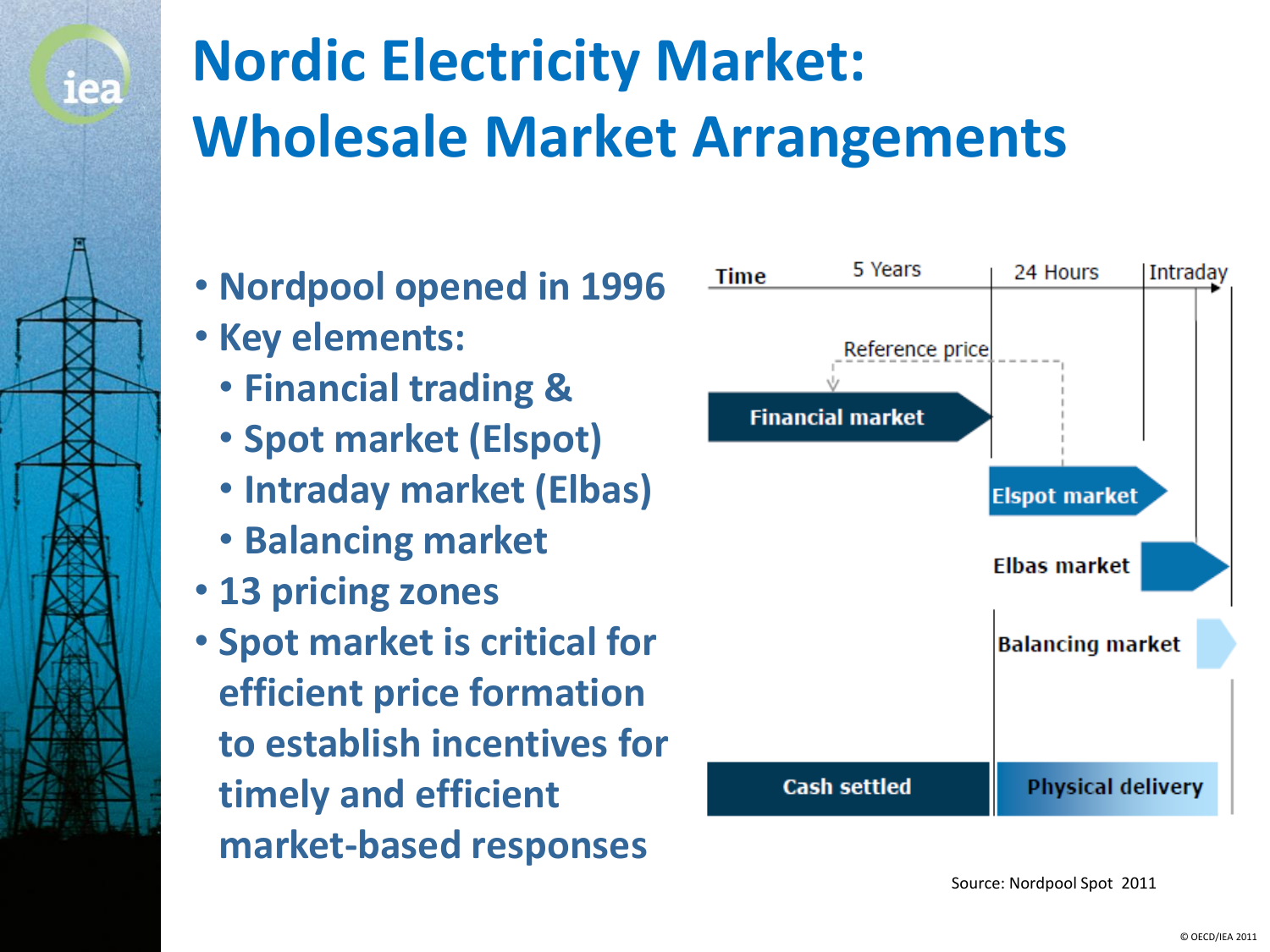#### **Case Study - Nordic Drought 2002-03: a 1-in-200 Year Event**

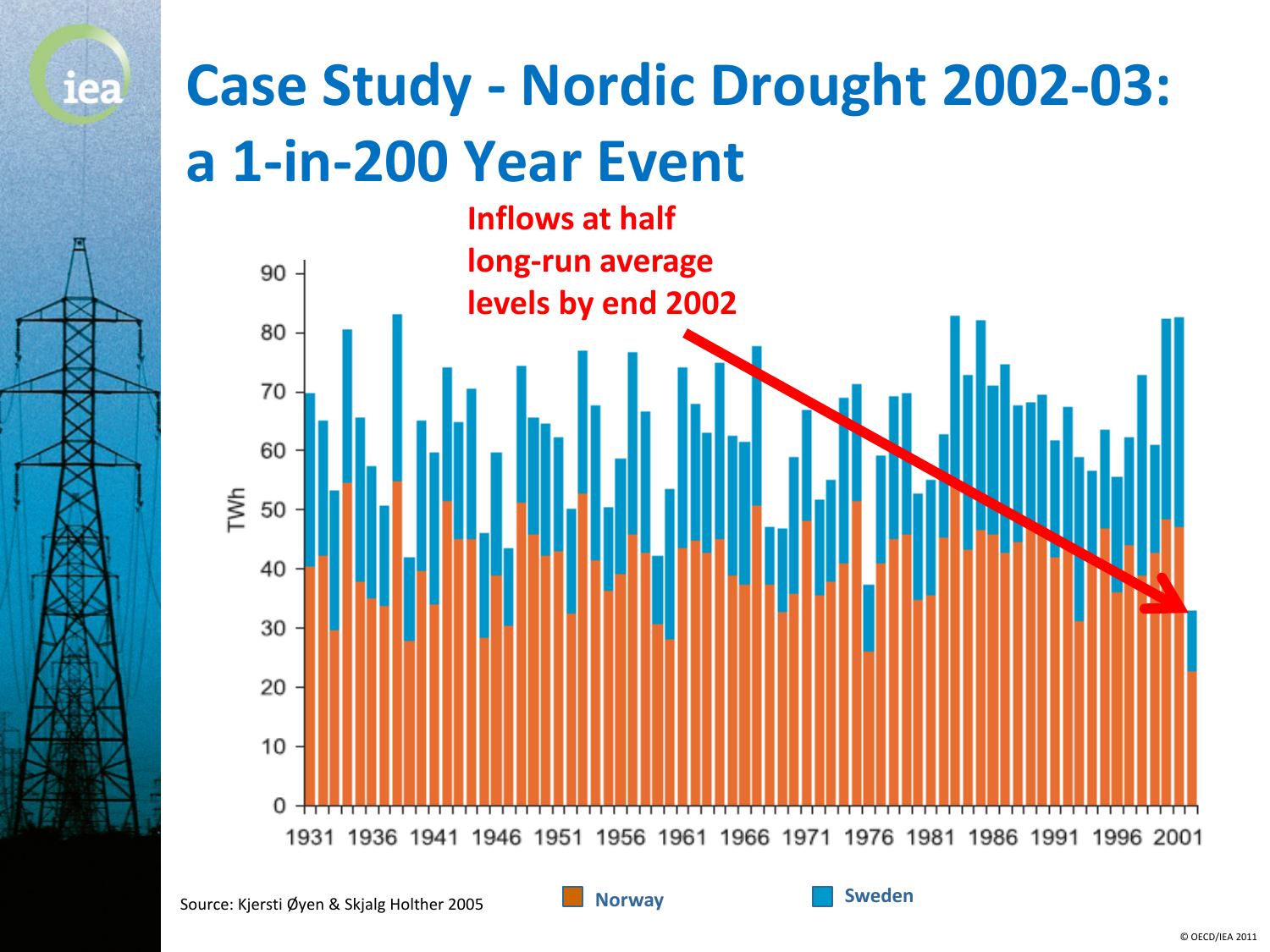

Source: Nordic Energy Regulators 2011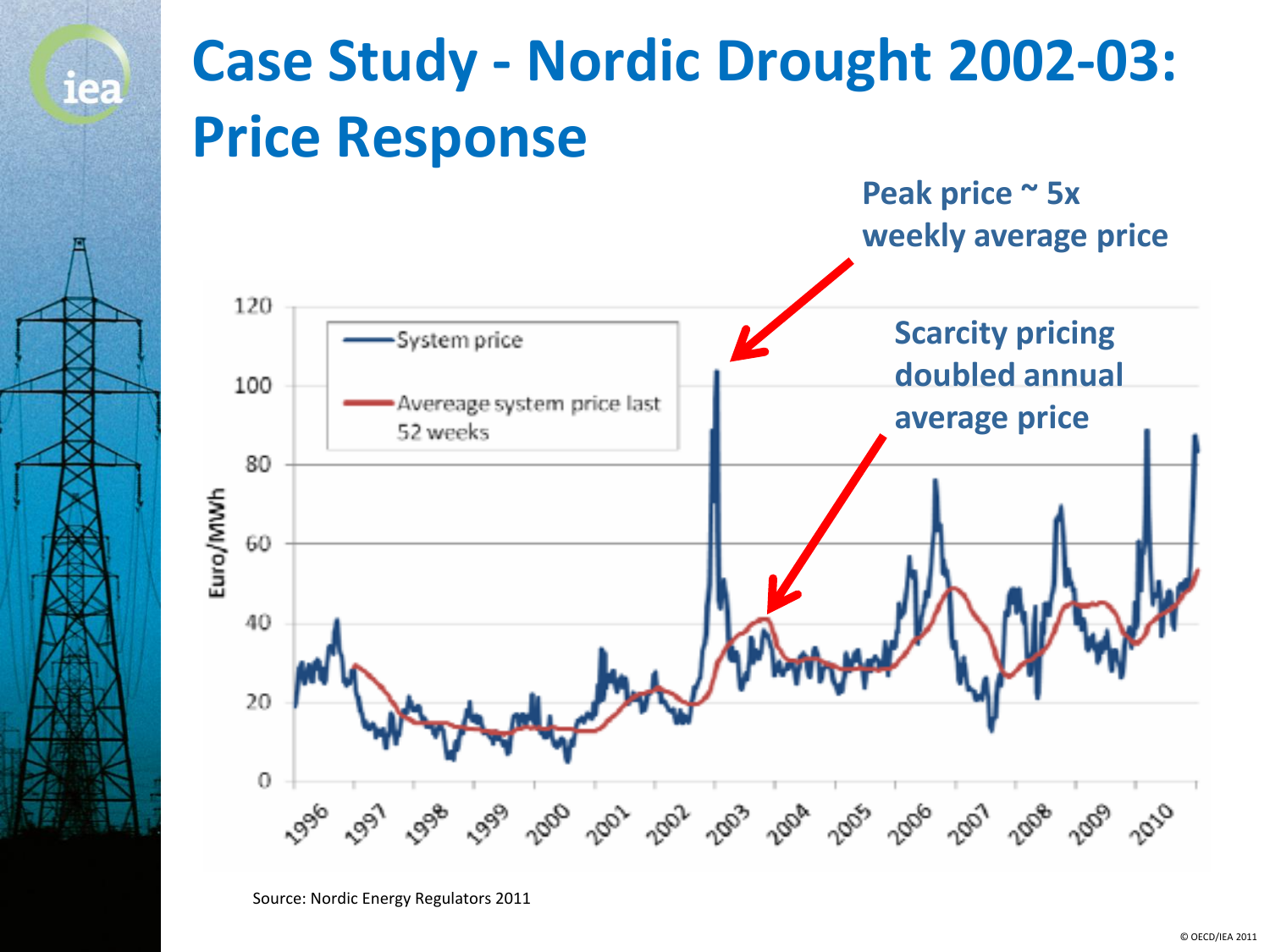# **Case Study - Nordic Drought 2002-03: Internal Nordic Trade Response**

iea

**Change in Reservoir Levels & Trade between Norway & Sweden: 2002-04**

**Trade: GWh**

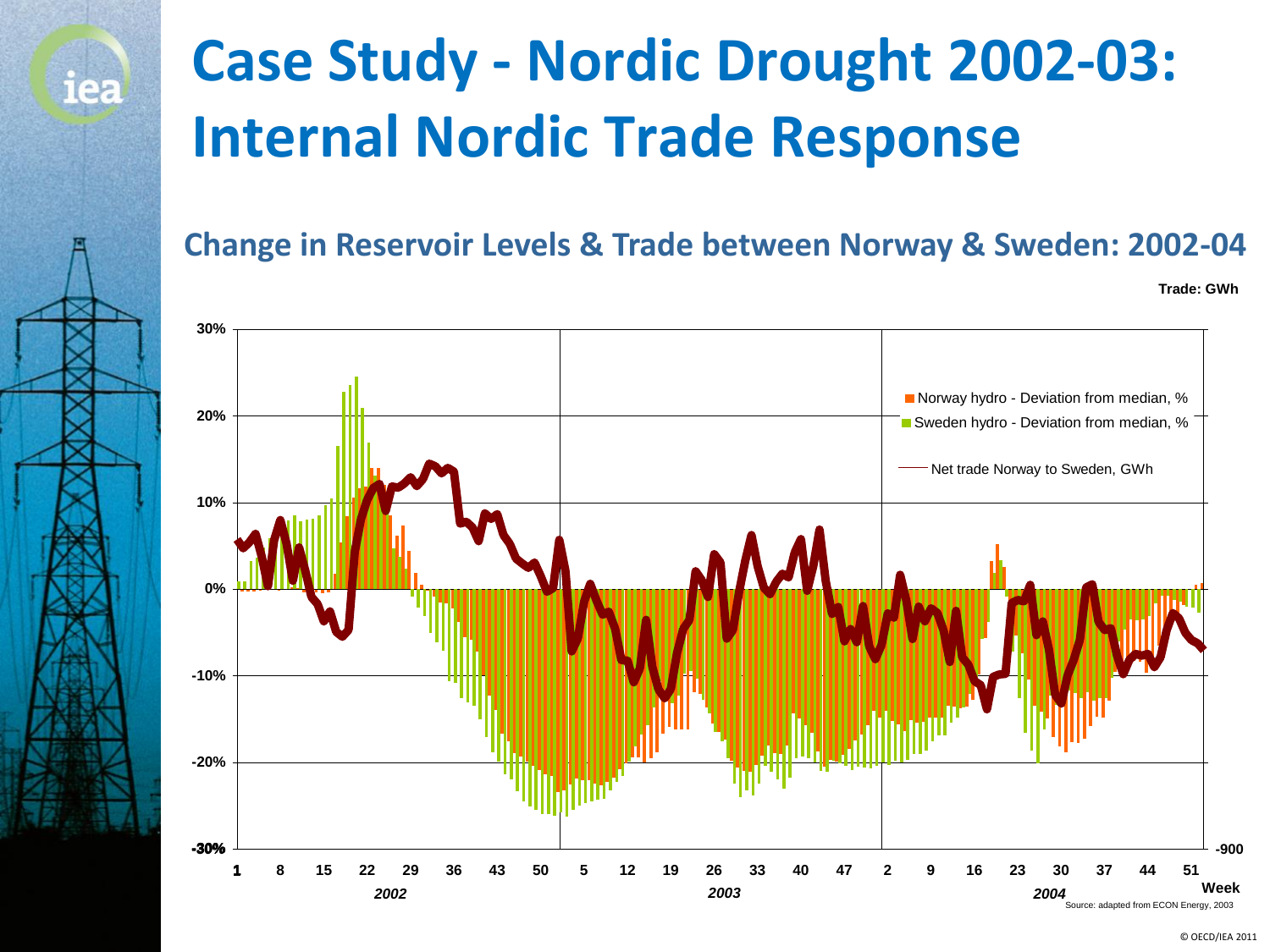### **Case Study - Nordic Drought 2002-03: External Import Response**



Source: IEA based on Nordel Annual Reports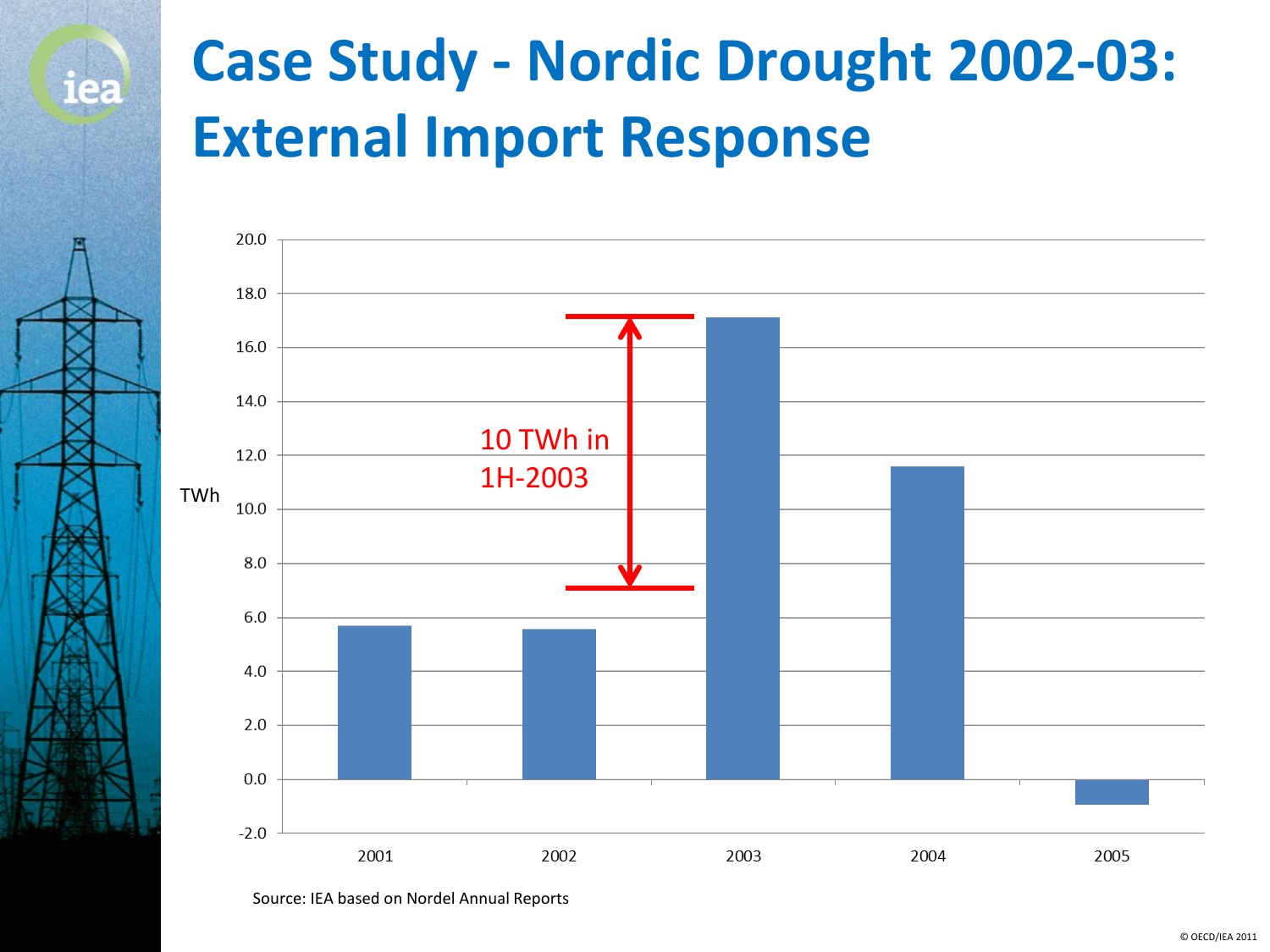### **Case Study - Nordic Drought 2002-03: Production Response**

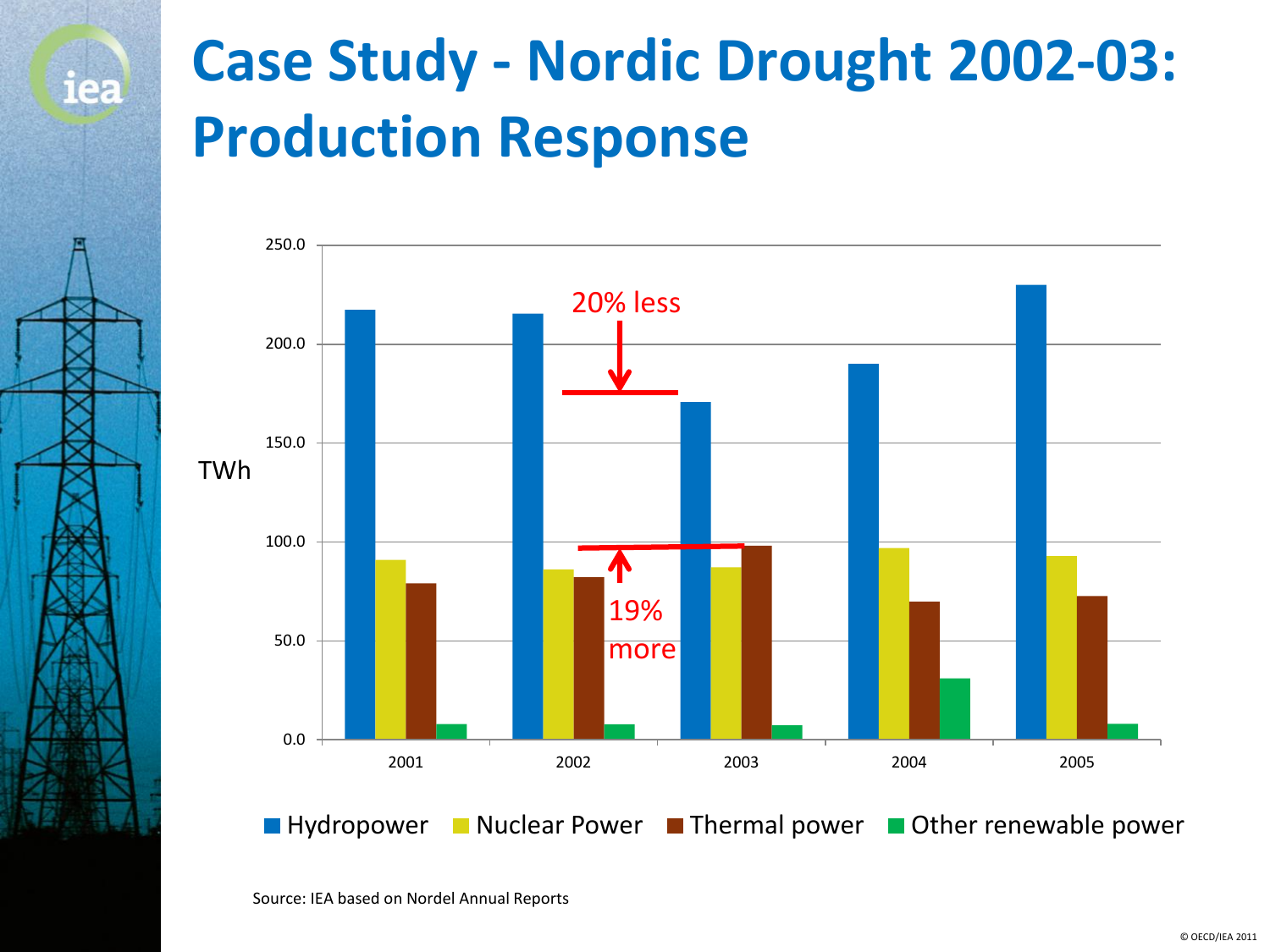#### **Case Study - Nordic Drought 2002-03: Demand Response**



Source: IEA based on Nordel Annual Reports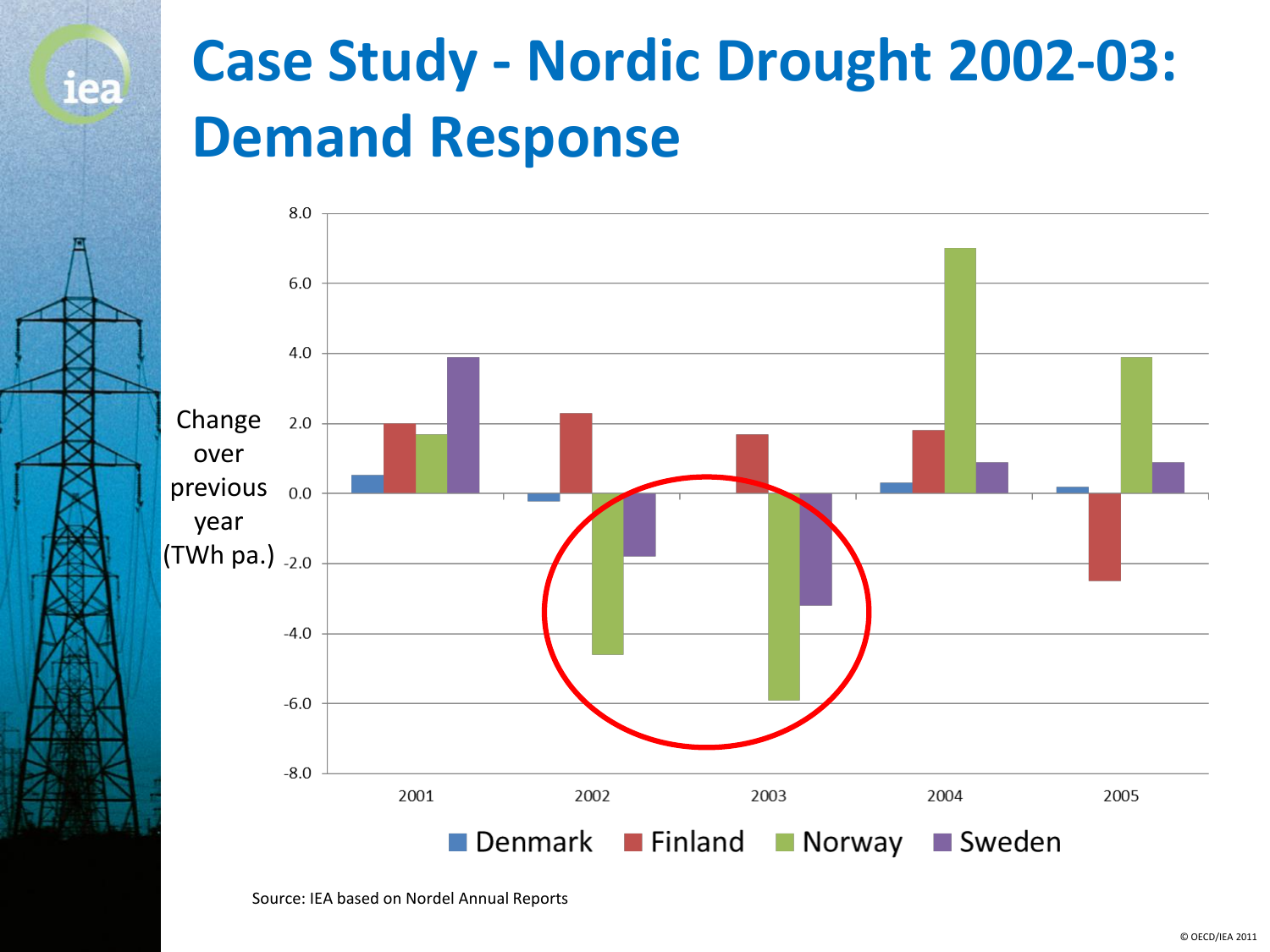#### **Case Study - Nordic Drought 2002-03: Response Summary**

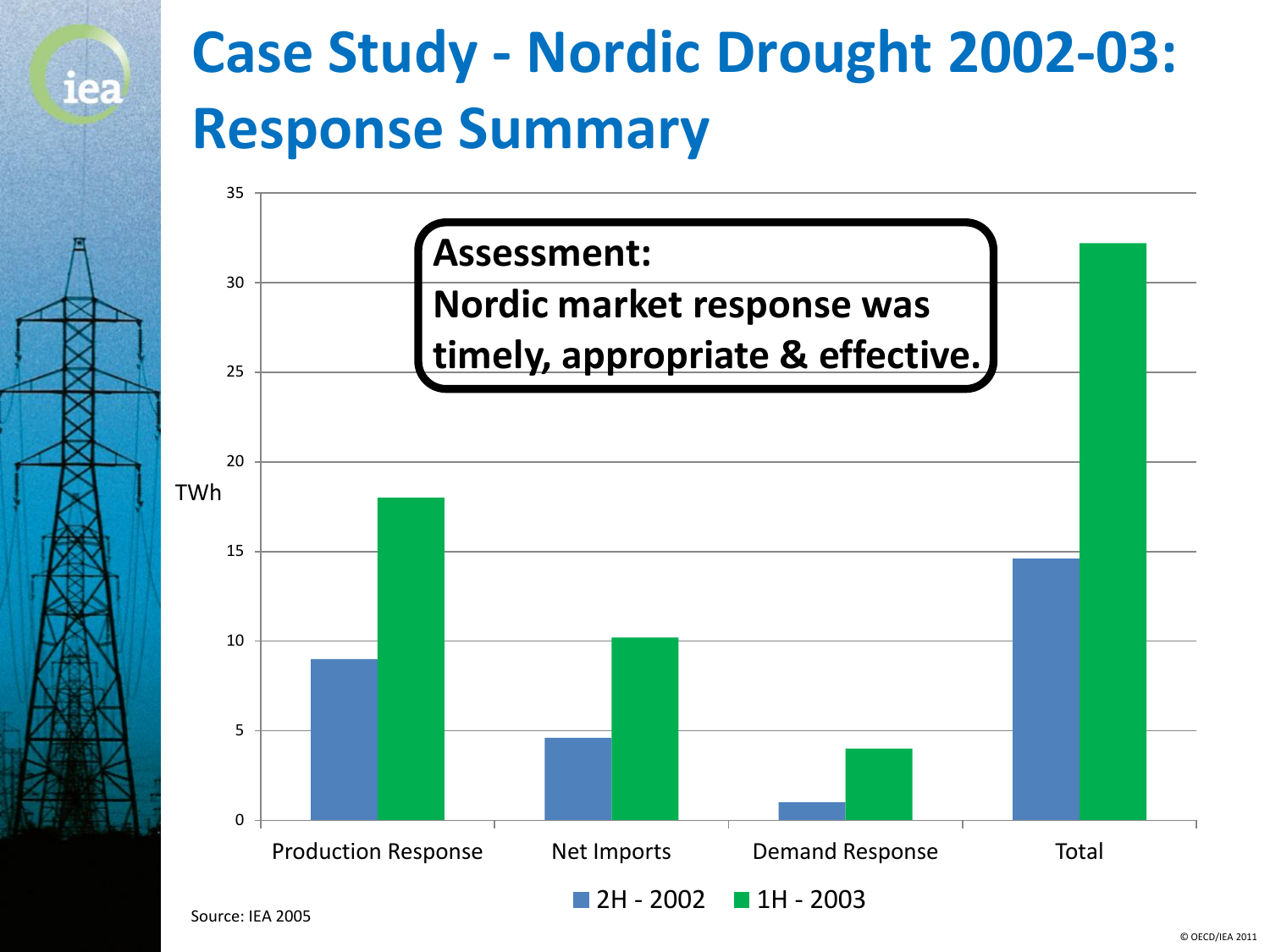

# **Case Study - Nordic Drought 2002-03: Key Lessons**

- **Well functioning markets can deliver timely, innovative and least cost responses – even under stress**
- **Effective price signals are needed to encourage timely, efficient and effective responses**
- **Integrated regional markets improve flexibility, responsiveness and reduce adjustment costs**
- **Regulatory intervention can be minimised where effective markets exist and are able to operate**
- **Governments must maintain consistent, predictable policies and not panic**